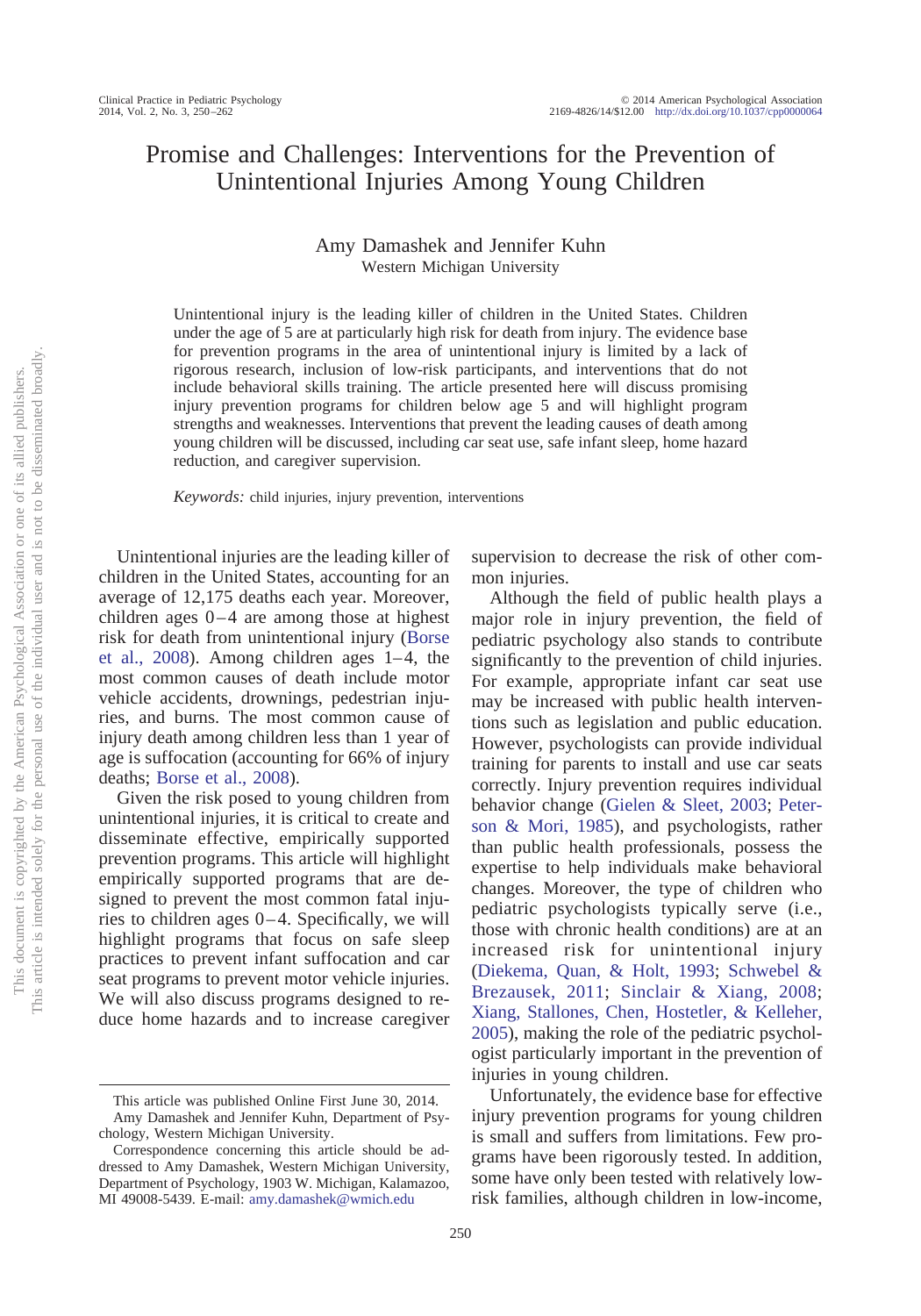stressed families are at the highest risk for unintentional injury [\(Haynes, Reading, & Gale,](#page-10-3) [2003\)](#page-10-3). Another frequent limitation is the provision of education without skill training. [DiGuiseppi and Roberts \(2000\)](#page-10-4) noted that clinical interventions are most effective in creating behavior change when they combine health education and behavior change strategies, including demonstrations providing feedback and reinforcement. Programs that include behavioral skills training will be highlighted in the discussion to follow.

#### **Child and Infant Car Seat Use**

Motor vehicle accidents are the leading cause of child death by unintentional injury for children [\(Borse et al., 2008\)](#page-10-0). In 2010, 291 children ages 4 and younger died as the result of being a passenger in a motor vehicle accident; 72% of those children were restrained and 28% were not [\(NHTSA, 2012\)](#page-11-1). The use of child-care seats is key to preventing motor vehicle deaths among children. Approximately 303 children under the age of 5 were saved by the use of car restraints in 2010 [\(NHTSA, 2012\)](#page-11-1). However, even when families do use seats to restrain children, they often use them improperly [\(Brown, Grondin,](#page-10-5) [& Potvin, 2008\)](#page-10-5). [Decina and Lococo \(2005\)](#page-10-6) reported that 73% of caregivers in their sample displayed one or more critical car seat misuses. The most common misuses included loose seatbelt attachments to the car seat, loose harness straps, and improper positioning of harnesses [\(Decina & Lococo, 2005\)](#page-10-6). The proper use of child safety seats has been found to reduce fatal injuries by 71% for infants and 54% for toddlers [\(NHTSA, 2012\)](#page-11-1).

Thus, effective programs to improve car seat installation and use are critically important to reducing child injuries. Several community-based interventions designed to increase car restraint use have shown promising results. [Turner, McClure, Nixon, and Spinks](#page-12-3) [\(2005\)](#page-12-3) reviewed eight studies that examined the effectiveness of community-based interventions on car seat use in children. Community-based interventions typically include public education through media campaigns, targeted education, provision of car seats, and sometimes legislation. Research that reported an increase in car seat use found that use with toddlers increased by 11% [\(Decina, Temple,](#page-10-7) [& Dorer, 1994\)](#page-10-7). Moreover, two programs that examined injury outcomes after communitybased interventions found significant reductions (33–55%) in injury frequencies from pre- to posttest [\(Davidson et al., 1994;](#page-10-8) [Dur](#page-10-9)[kin, Laraque, Lubman, & Barlow, 1999\)](#page-10-9). [Turner et al. \(2005\)](#page-12-3) concluded that although there is evidence for the effectiveness of community-based programs, there is a need for higher quality evaluation of programs to better develop evidence-based methods of intervention. Furthermore, although these community-based programs promote the use of car restraints, investigators did not examine proper installation and use.

Data on a promising intervention were recently published by [Tessier \(2010\).](#page-12-4) The investigator examined a two-session intervention that combined educational sessions, provision of car seats, hands-on demonstrations, and safety checks to improve car restraint use in infants. The intervention targeted expecting parents in Hawaii. Participants were diverse in terms of socioeconomic status and were primarily Asian or Pacific Islanders. The first session of the program included a video about child passenger safety, brochures, a booklet from the [National Highway Traffic Safety Administra](#page-11-1)[tion,](#page-11-1) and a summary of the state laws regarding safety restraints. In the second session, the participants were provided with a car seat and the manufacturer instructions and were trained to install the car seat in their vehicle and to correctly place the child in the seat with the use of a doll. The parents then practiced and demonstrated the correct installation and use of the car seat before leaving the training. The trainings were conducted by certified Child Passenger Safety Technicians. A control group of parents only received the educational component and the car seat with instructions and did not receive the demonstration or an opportunity to practice. At a follow-up check (when the child was 2–3 months old), parents in the intervention group were over 4 times more likely to correctly use their car seats than those in the control group. Furthermore, the rate of errors was 33% less in the intervention group than in the control group. These results suggest the hands-on behavioral practice is an important addition to an educational intervention.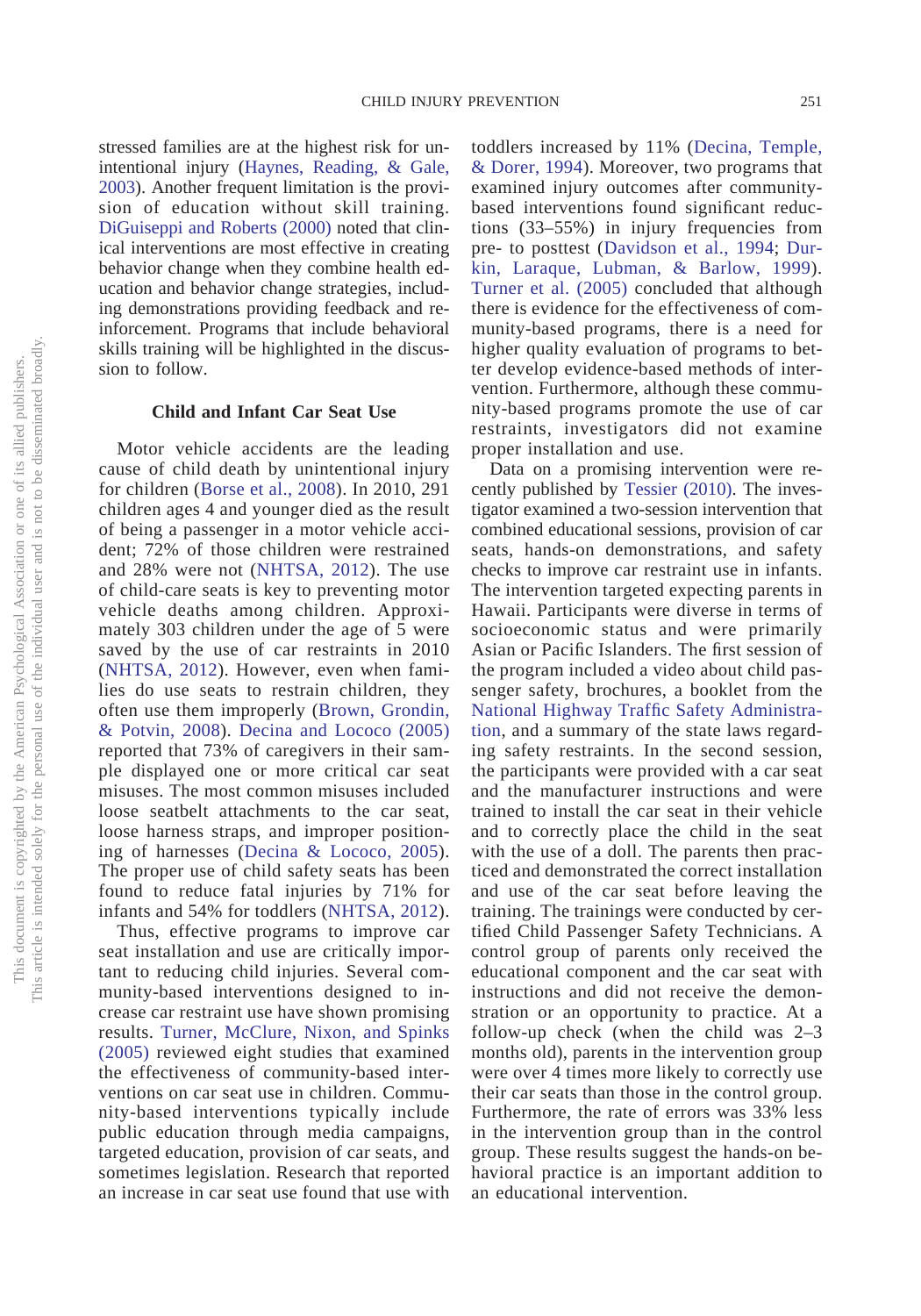### **Conclusions: Strengths, Limitations, and Challenges**

Research suggests that a combination approach that includes broad community messaging, targeted education, and provision of car seats may increase car seat use. However, as noted above, proper installation of car seats is important to reducing fatalities. Thus, training that provides parents with opportunities to practice proper installation with feedback and safety checks may be needed to significantly affect child safety.

However, it is important to note that there may be barriers to implementing skills-based training. The implementation of a skills-based training program requires more resources than a community-based intervention that only provides educational materials. Another potential challenge is that it may be difficult to recruit families to attend intensive programs. Skills training in the hospital setting, after delivery of the newborn and before discharge, may be the best time to provide such training. In such a model, car seat technicians could help to make sure that each family has the car seat installed and the infant correctly secured in the seat before leaving the hospital. Such programs should also include provision of low-cost or free car seats to families who lack the resources to purchase one at full price.

#### **Safe Sleep**

Safe sleep practices are critically important for reducing the risk of infant suffocation. Suffocation deaths account for approximately two thirds of deaths by injury for children younger than age 1 [\(Borse et al., 2008\)](#page-10-0). Estimates indicate that there are approximately 400 infant deaths every year due to accidental strangulation and suffocation in bed [\(Borse et al., 2008\)](#page-10-0). Such deaths most commonly occur during sleep and are often caused by being face down in soft bedding, entrapment between a mattress and a wall, or strangulation from something near the sleeping surface (e.g., a cord; [Carlberg, Sha](#page-10-10)[piro-Mendoza, & Goodman, 2012\)](#page-10-10). Sudden infant death syndrome (SIDS) also often occurs during infant sleep. SIDS is the sudden death of an infant under the age of 1 in which the cause of death is unknown even through investigation [\(Task Force on SIDS, 2011a\)](#page-12-5). Approximately 60 deaths per every 100,000 births can be attributed to SIDS. This number has declined 53% since 1991 because of education regarding safe sleep [\(Task Force on SIDS, 2011a\)](#page-12-5). Differentiating accidental suffocation from SIDS is difficult because SIDS can be attributed to suffocation, asphyxia, or entrapment. However, SIDS can also be due to other factors such as infection, ingestions, metabolic diseases, cardiac problems, or trauma [\(Task Force on SIDS,](#page-12-5) [2011a\)](#page-12-5). Given their similarities, many of the findings regarding SIDS risk factors and prevention are similar to those for accidental suffocation.

Some populations are at a higher risk of having a child die from accidental strangulation or suffocation. Infant characteristics that increase risk are male gender and preterm birth. Maternal characteristics include younger age, fewer years of education, having other children, smoking during pregnancy, lack of prenatal care, and African-American or American-Indian ethnicity [\(Carlberg et al., 2012\)](#page-10-10).

Other risk factors for suffocation or SIDS include infant sleep location (e.g., bed-sharing) and positioning. Bed-sharing (i.e., when an infant sleeps in the same bed or sleep surface as someone else) is hazardous because it increases an infant's risk of suffocating by overlaying, entrapment, or wedging [\(Fu, Colson, Corwin, &](#page-10-11) [Moon, 2008\)](#page-10-11). [Krouse et al. \(2012\)](#page-11-2) reported that 60% of women in their study reported bedsharing once their infant was older than 1 month. Reasons for bed-sharing that women reported included ease of breastfeeding, increasing the maternal-child bond, and checking on the infant more frequently [\(Krouse et al.,](#page-11-2) [2012\)](#page-11-2). African-American and women of low socioeconomic status are more likely to bedshare than are other women, suggesting that there may also be cultural factors associated with women's decisions to bed-share [\(Fu et al.,](#page-10-11) [2008;](#page-10-11) [Joyner, Oden, Ajao, & Moon, 2010;](#page-10-12) [Sha](#page-12-6)[piro-Mendoza, Kimball, Tomashek, Anderson,](#page-12-6) [& Blanding, 2009\)](#page-12-6).

An additional risk factor for infant suffocation is placing an infant on their stomach (i.e., in the prone position) or side to sleep. It is recommended that infants are placed on their backs, in a supine position, to sleep [\(Task Force on SIDS,](#page-12-5) [2011a,](#page-12-5) [2011b\)](#page-12-7). Research by [Chung-Park \(2012\)](#page-10-13) suggests that a significant portion of parents do not place their children in the supine position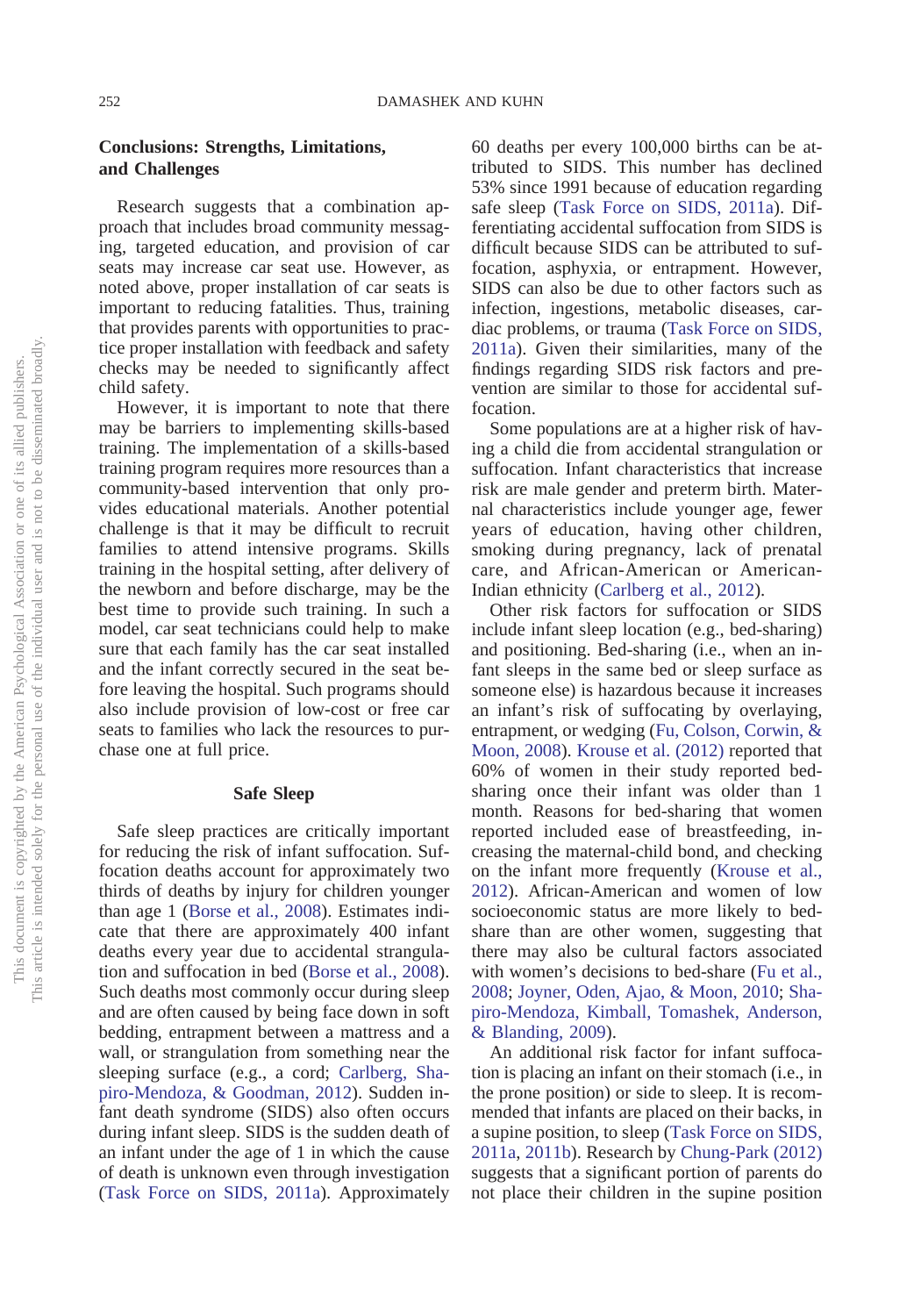(31% of the sample) despite reporting beliefs that this position is safest. Many parents who do not choose the supine position do so because of perceived infant comfort, infant preference, and fear of choking (on infant's own vomit; [Chung-](#page-10-13)[Park, 2012;](#page-10-13) [Task Force on SIDS, 2011b\)](#page-12-7). It is interesting to note that [Chung-Park \(2012\)](#page-10-13) found that parents' attitudes and opinions about safe sleep were significantly associated with sleep practices, but knowledge was not. This highlights the importance of taking into account a caregiver's personal opinions or beliefs while educating them about safe sleep positions.

On the basis of the research on SIDS and other suffocation-related deaths, the [Task](#page-12-5) [Force on Sudden Infant Death Syndrome](#page-12-5) [\(2011a\)](#page-12-5) recommends several safe sleep methods to help prevent sleep-related fatalities, including placing infants on their backs to sleep; using a firm sleep surface covered by a fitted sheet; room-sharing with an infant without bedsharing; removing loose bedding or soft objects from the sleep surface; avoiding overheating the infant; receiving prenatal care before giving birth; avoiding smoke, alcohol, and illicit drug use prenatally and after birth; breastfeeding if possible; providing a pacifier at bedtime; avoiding commercial devices used to reduce the risk of SIDS; and supervising infants during awake tummy time.

To encourage families to follow these guidelines, the Safe to Sleep campaign (formerly known as the Back to Sleep campaign) was launched to educate families and health-care providers about safe sleep methods to prevent SIDS [\(Safe to Sleep public education campaign,](#page-12-8) [2013\)](#page-12-8). The Safe to Sleep campaign provides parents and health-care providers with educational materials on safe sleep strategies on the basis of the American Academy of Pediatrics Task Force on SIDS [\(Safe to Sleep public edu](#page-12-8)[cation campaign, 2013;](#page-12-8) [Task Force on SIDS,](#page-12-5) [2011a\)](#page-12-5). The campaign relies on community members to spread safe sleep messages and practices in their communities. The website for the campaign offers materials to educate and increase awareness about safe sleep practices [\(http://www.nichd.nih.gov/sts/campaign/outreach/](http://www.nichd.nih.gov/sts/campaign/outreach/Pages/default.aspx) [Pages/default.aspx;](http://www.nichd.nih.gov/sts/campaign/outreach/Pages/default.aspx) see [Table 1\)](#page-4-0).

Since the Safe to Sleep campaign began, the overall SIDS rate in the United States has declined by more than 50% [\(Task Force on SIDS,](#page-12-5) [2011a;](#page-12-5) [Shapiro-Mendoza et al., 2009\)](#page-12-6). However, deaths by accidental strangulation or suffocation have unfortunately increased during this same time period [\(Shapiro-Mendoza et al.,](#page-12-6) [2009\)](#page-12-6). Such an increase may be due to advances in death scene investigations and stricter adherence to the definition of SIDS; deaths that were previously diagnosed as SIDS may now be more likely to be determined to be due to suffocation [\(Schnitzer, Covington, & Dykstra,](#page-12-9) [2012\)](#page-12-9). Some have suggested that more rigorous and evidence-based training for health-care providers and nurses is needed so that they can provide their patients with appropriate guidance about safe sleep in the antepartum and postpartum periods [\(Mason, Ahlers-Schmidt, & Sc](#page-11-3)[hunn, 2013;](#page-11-3) [Price, Hillman, Gardner, Schenk, &](#page-11-4) [Warren, 2008\)](#page-11-4). Indeed, research suggests that pediatric nursing staff is inconsistent in their use of safe sleep practices [\(Grazel, Gibbons Phalen,](#page-10-14) [& Polomano, 2010\)](#page-10-14).

The American Academy of Pediatrics (AAP) developed an educational curriculum called *AAP Reducing the Risk of SIDS in Child Care Speaker's Kit* to train health-care providers in safe sleep practices. [Moon, Calabrese, and Aird](#page-11-5) [\(2008\)](#page-11-5) evaluated the effect of this program on changing child-care providers' knowledge, attitudes, and practices regarding infant safe sleep practices. The model was delivered in four states, including California, Louisiana, Montana, and Pennsylvania. The investigators used a train-the-trainer approach; professionals (i.e., nurses, child-care consultants, health educators, other health-care professionals) were identified to be trained in the AAP model to then train child-care providers in child-care centers. Trainers attended a 1-day educational session that was led by a pediatrician or other health educator. The training included education about risk factors for SIDS, statistics on SIDS, safe sleep practices, barriers to implementing safe sleep practices, and additional suggestions for developing appropriate safe sleep policies in the child-care environment. Once they were trained, the trainers then taught the curriculum to staff at child-care centers.

The program was evaluated using a randomized controlled trial [\(Moon et al., 2008\)](#page-11-5). Investigators conducted pretest and 3-month posttest unannounced visits to child-care centers to observe infant sleep practices and to administer questionnaires about policies and practices regarding infant sleep. Before the intervention, only 60% of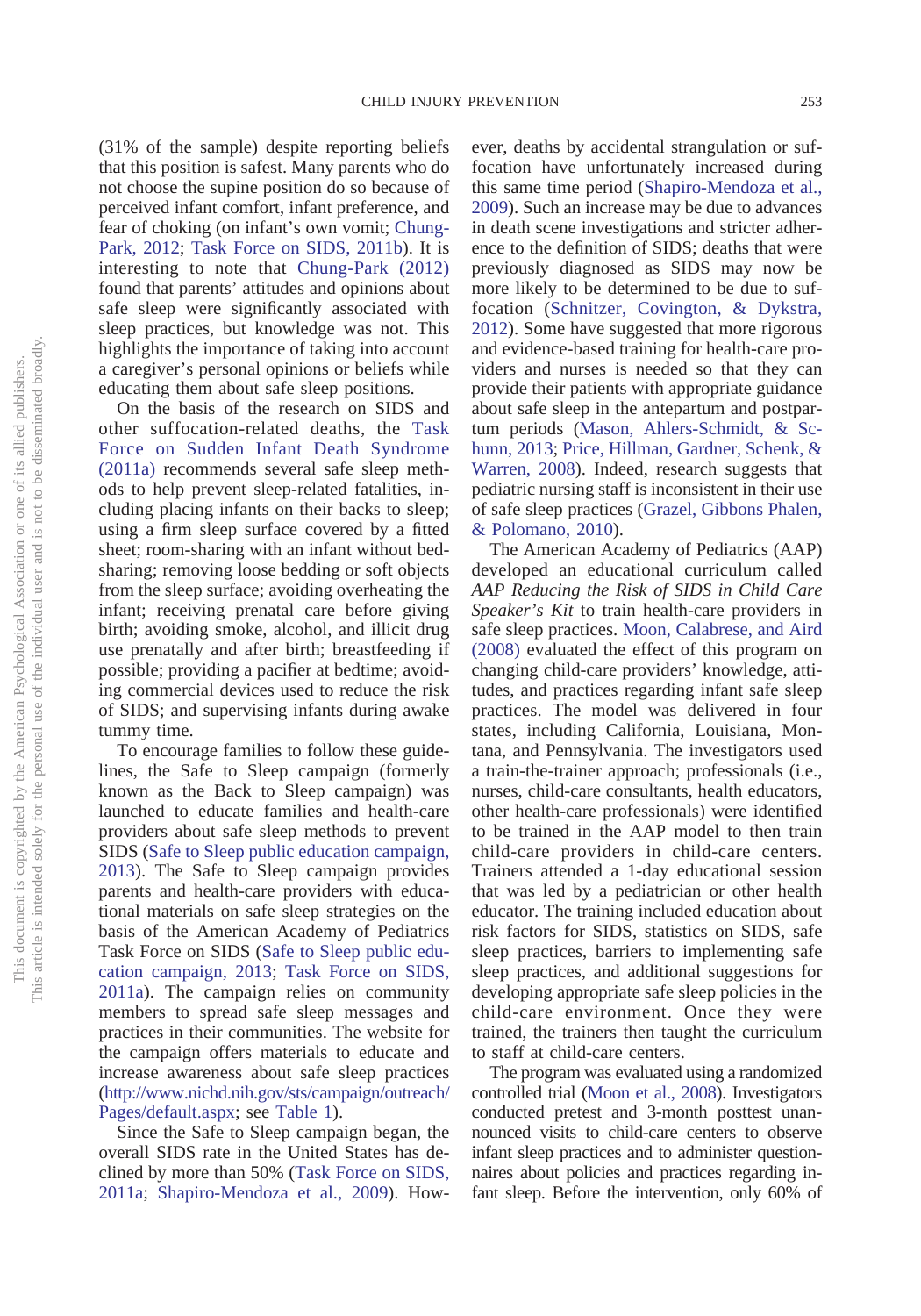| Topic                                                 | Organization                                                    | Website                                                                   | <b>Information Provided</b>                                                                                                                                                                                                                |
|-------------------------------------------------------|-----------------------------------------------------------------|---------------------------------------------------------------------------|--------------------------------------------------------------------------------------------------------------------------------------------------------------------------------------------------------------------------------------------|
| Car seat use                                          | National Highway Traffic<br><b>Safety Administration</b>        | www.nhtsa.gov                                                             | Provides information about car<br>seats and installation.                                                                                                                                                                                  |
|                                                       | <b>SeatCheck</b>                                                | www.seatcheck.org                                                         | Provides information on car<br>seat safety checks around<br>the country; tips and tools<br>regarding seat belt and car<br>seat usage.                                                                                                      |
| Safe sleep                                            | National Institute for Child<br>Health and Human<br>Development | http://www.nichd.nih.gov/sts/<br>campaign/outreach/Pages/default<br>.aspx | Provides information on SIDS,<br>accidental strangulation and<br>suffocation, and safe sleep<br>procedures; presents myths<br>and facts regarding safe<br>sleep.                                                                           |
| Home safety                                           | SafeCare                                                        | http://safecare.publichealth.gsu.edu                                      | Provides information on<br>SafeCare, an evidence-based<br>home visitation program for<br>families with a history of or<br>at risk for child<br>maltreatment.                                                                               |
|                                                       | General child safety Safe Kids Worldwide                        | http://www.safekids.org                                                   | Provides safety tips by age<br>and risk; information about<br>car seat use; tools for<br>parents, safety professionals,<br>educators, and press<br>regarding child safety; links<br>to safety programs; recall<br>information on products. |
| Child development                                     | Zero to Three                                                   | http://www.zerotothree.org/child-<br>development/brain-development        | Provides basic developmental<br>milestone information for<br>parents and caregivers for<br>children of all ages.                                                                                                                           |
|                                                       | American Academy of<br>Pediatrics                               | http://www.healthychildren.org                                            | Provides information about a<br>range of topics regarding<br>child well-being, including<br>developmental stages, child<br>safety, and child health.                                                                                       |
| Low-cost or free<br>safety materials<br>and resources | WIC                                                             | http://www.fns.usda.gov/wic/<br>women-infants-and-children-wic            | Some WIC programs offer<br>free car seats or other safety<br>devices for low-income<br>families; varies by county.                                                                                                                         |
|                                                       | United Way                                                      | http://www.unitedway.org                                                  | May provide free safety<br>devices or other resources to<br>families; varies by county or<br>state.                                                                                                                                        |

<span id="page-4-0"></span>Table 1 *Safety Resources for Practitioners and Caregivers*

*Note.* WIC = Women, Infants, and Children.

child-care providers were aware of the AAP recommendation to place infants on their backs to sleep. This increased to 81% in the intervention group (65% in the control condition). In addition, significant improvements were observed in the intervention group with regard to increases in supine placement and decreases in prone and side placement, whereas the control group only showed a significant decrease in prone placement.

However, observations indicated lower frequency of safe sleep practices than were reported by childcare providers, indicating the importance of direct observations of sleep practices. Moreover, providers who were African American, who had less education, or who cared primarily for African-American children were less likely to believe that supine positioning was important for child safety [\(Moon et al., 2008\)](#page-11-5).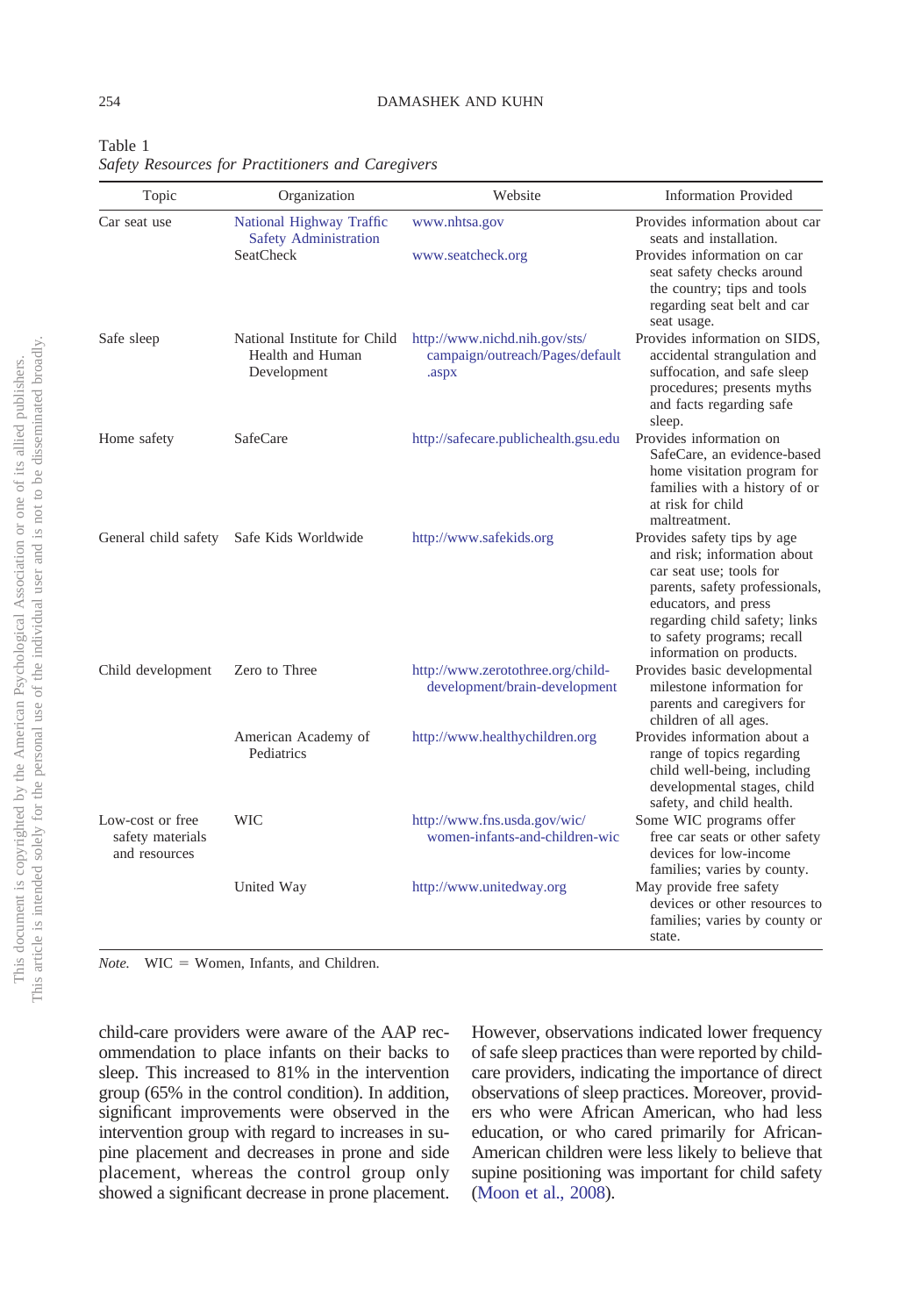[Moon, Oden, and Grady \(2004\)](#page-11-6) developed an intervention to specifically target African-American parents and other family caregivers to increase safe sleep practices. The authors provided an educational intervention at a Women, Infants, and Children clinic and tailored the material to be culturally appropriate. The intervention was part of a larger educational program to improve prenatal and infant nutrition and safety, and attendance was required for participants to earn food vouchers. The intervention included a small group discussion of safe infant sleep practices led by a trained health educator. The investigators assessed caregivers' reports of their plans for infant sleep practices before and after the intervention as well as reports of sleep practices during a 6-month follow-up phone survey. After the intervention, parents reported that they were more likely to place their infants on their back to sleep (85% vs. 58% before the intervention). A subgroup of participants was compared to a control group who did not attend the intervention. Parents who attended the intervention were more likely (83%) than the control group (59%) to report placing their infants on their back and were less likely to bed share [\(Moon et al., 2004\)](#page-11-6).

Finally, [Mason and colleagues \(2013\)](#page-11-3) developed an intervention to train nurses and parents to improve safe sleep for infants in the postpartum hospital areas. The investigators consulted with hospital nursing staff and the SIDS Director to plan the intervention. First, the investigators developed a poster that outlined the hospital's new safe sleep policy. The poster included a Declaration of Safe Sleep Practices and a place to sign so that nurses could commit to practice safe sleep. The poster also included baseline data that the investigators had gathered about the sleep environment of infants in the hospital. Second, parents were required to watch a safe sleep video within 24 hr of arrival to the unit. Third, the hospital posted safe sleep posters from the National Institute of Health and Human Development in each postpartum room, and nurses used these posters to discuss safe sleep with the families. Finally, nurses were asked to check the infant sleep environment and position each time they conducted a medical assessment on the infant. Nurses then provided contingent feedback to parents. Specifically, when infants were found to be in appropriate sleep positions and environments, nurses

praised the parents. When infants were not in safe circumstances, nurses provided instruction to the family [\(Mason et al., 2013\)](#page-11-3).

An examination of this program found that safe sleep practices improved significantly after the intervention. The percentage of infants who were found to be sleeping safely increased from 25% at pretest to 58% postintervention. Moreover, at postintervention, 0% of parents reported that they planned to bed share after being discharged from the hospital. The authors suggest that the intervention approach helped to increase consistency between nurses. Furthermore, modeling and teaching parents while in the hospital environment helped to provide more effective education. A limitation of this study is that the self-report data came primarily from Caucasian families with relatively high levels of education. The authors did not report information about the ethnic or socioeconomic make-up of the families who were included in the observational component of the study [\(Ma](#page-11-3)[son et al., 2013\)](#page-11-3).

### **Conclusions: Strengths, Limitations, and Challenges**

Promising programs have been developed to educate those caregivers who are most critical to promoting infant safe sleep, including parents, postpartum nurses, and child-care providers. Strengths of the programs include inclusion of care providers in planning of interventions, direct observation and feedback to caregivers regarding their safe sleep practices, early intervention (before giving birth or while still in the hospital), and tailoring programs to be culturally appropriate. However, there are several limitations and challenges to implementing the programs discussed above. Implementation of programs created to train nursing or daycare staff would require institution-wide changes that may be challenging to implement depending on the resources and commitment to safe sleep practices. In addition, some health-care providers may have attitudes and beliefs that prevent them from using safe sleep practices [\(Price et al., 2008\)](#page-11-4). [Price and colleagues \(2008\)](#page-11-4) found that many nurses' concerns about vomiting and aspiration during back sleeping affected their teaching methods [\(Price et al., 2008\)](#page-11-4). The investigators addressed this problem by providing the nurses with facts about the safety of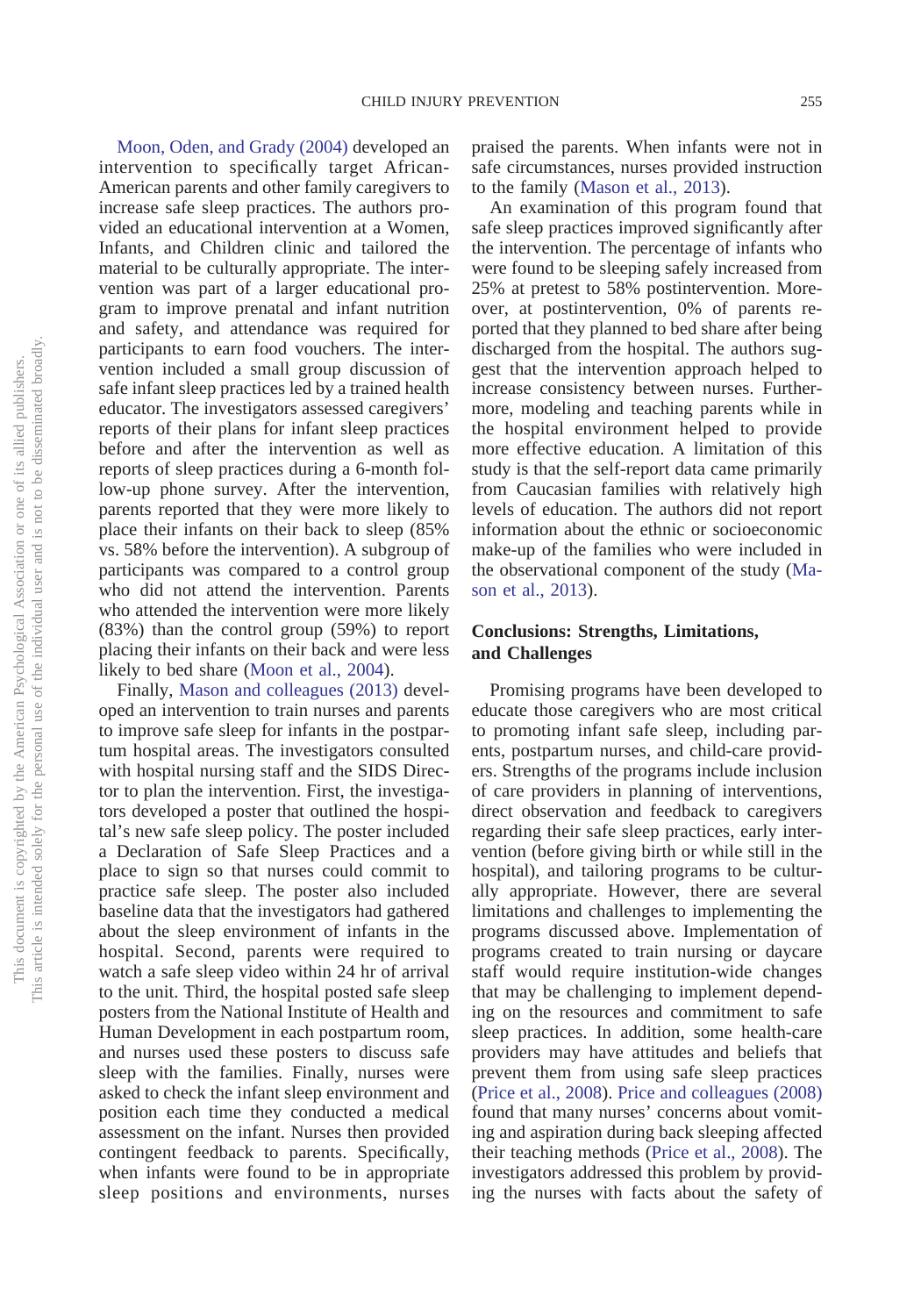back sleeping [\(Price et al., 2008\)](#page-11-4). In general, programs can address caregivers' or providers' inaccurate attitudes and beliefs with the provision of factual information about safety. [Table 1](#page-4-0) provides information about resources that can be used to help address such beliefs.

In addition, little research has been conducted on the success of safe sleep programs with families from different ethnic groups and socioeconomic backgrounds. Cultural beliefs and practices may play a significant role in determining whether families and care providers are willing to engage in safe sleep practices. Finally, it may be important to create interventions that incorporate home visits to provide demonstrations and practice to parents to ensure that caregivers are well versed in using safe sleep practices. Home visits would also allow interventionists to ensure that caregivers have appropriate equipment (i.e., a crib or bassinet) and a safe location for infant sleep.

#### **Reduction of Home Hazards**

Research suggests that most (55%) unintentional child injuries occur in the home, making home hazard reduction an important means of injury prevention [\(Phelan, Khoury, Kalkwarf, &](#page-11-7) [Lanphear, 2005\)](#page-11-7). Common home hazards include burn hazards (e.g., hot water from faucets), fall hazards (e.g., open stairways), strangulation hazards (e.g., loose cords), poisoning hazards (e.g., cleaning products or medications), choking hazards (e.g., small toys), and drowning hazards (e.g., bathtubs, buckets full of water; [American Academy of Pediatrics, 2013\)](#page-10-15). Given the risks posed to children in the home environment, many injury prevention programs have focused on reducing home hazards by helping caregivers to remove hazards (e.g., locking up medications) or install safety devices (e.g., baby gates). Some of these programs have demonstrated success in reducing home hazards or increasing safety knowledge [\(Powell,](#page-11-8) [Malanchinski, & Sheehan, 2010;](#page-11-8) [Swart, Van](#page-12-10) [Niekerk, Seedat, & Jordaan, 2008\)](#page-12-10), but few have evaluated the effects of such programs on actual child injury outcomes (e.g., injury frequency; [Kendrick et al., 2007\)](#page-11-9).

Among those programs that have been evaluated for their effect on injury frequency, very few have found favorable results in rigorous studies. A recent meta-analysis conducted by

the Cochran Collaboration reported that none of the studies they reviewed were effective in reducing child injury frequencies or severities [\(Kendrick et al., 2007\)](#page-11-9). However, a recent randomized controlled trial by [Phelan et al. \(2011\)](#page-11-10) did find success in reducing children's injuries with a home hazard reduction program. The authors used one-time home visits in which research assistants identified home hazards and installed safety equipment. The authors found that children in the treatment group had significantly fewer modifiable medically attended injuries than those in the control group [\(Phelan et](#page-11-10) [al., 2011\)](#page-11-10). This study showed promising results; however, the sample was relatively high income (medium family income of \$70,000). Given that low-income and highly stressed families are at highest risk for injury [\(Haynes et al., 2003\)](#page-10-3), such programs should be tested with higher risk families.

One limitation of existing home hazard programs is that they typically use only didactic methods for teaching parents about home hazard removal and assist parents in removing hazards or installing safety devices [\(King et al.,](#page-11-11) [2001;](#page-11-11) [Sznajder et al., 2003\)](#page-12-11). Such programs are effective at increasing caregiver knowledge and temporarily removing hazards or installing safety devices; however, it is unclear whether these programs are effective at creating behavior change so that parents can effectively prevent child injuries on their own. Behavioral interventions, which focus on skill acquisition, may be needed to independently train parents to identify and remove home hazards [\(Roberts,](#page-11-12) [Fanurik, & Layfield, 1987\)](#page-11-12).

SafeCare [\(Lutzker & Bigelow, 2002\)](#page-11-13) is a behaviorally based, empirically supported home visiting program designed to treat child neglect (for children ages 0–5) that may be effective as an intervention to reduce unintentional child injuries; however, it has not been tested as such. SafeCare includes three modules: home safety, home health, and parent– child interaction. The program has served families who have been mandated to child welfare services and those who have been referred for voluntary participation. The program uses behavioral methods (i.e., modeling, rehearsal with feedback) to train parents to identify hazards and reduce them independently. To achieve skill acquisition, identification and removal of hazards is first modeled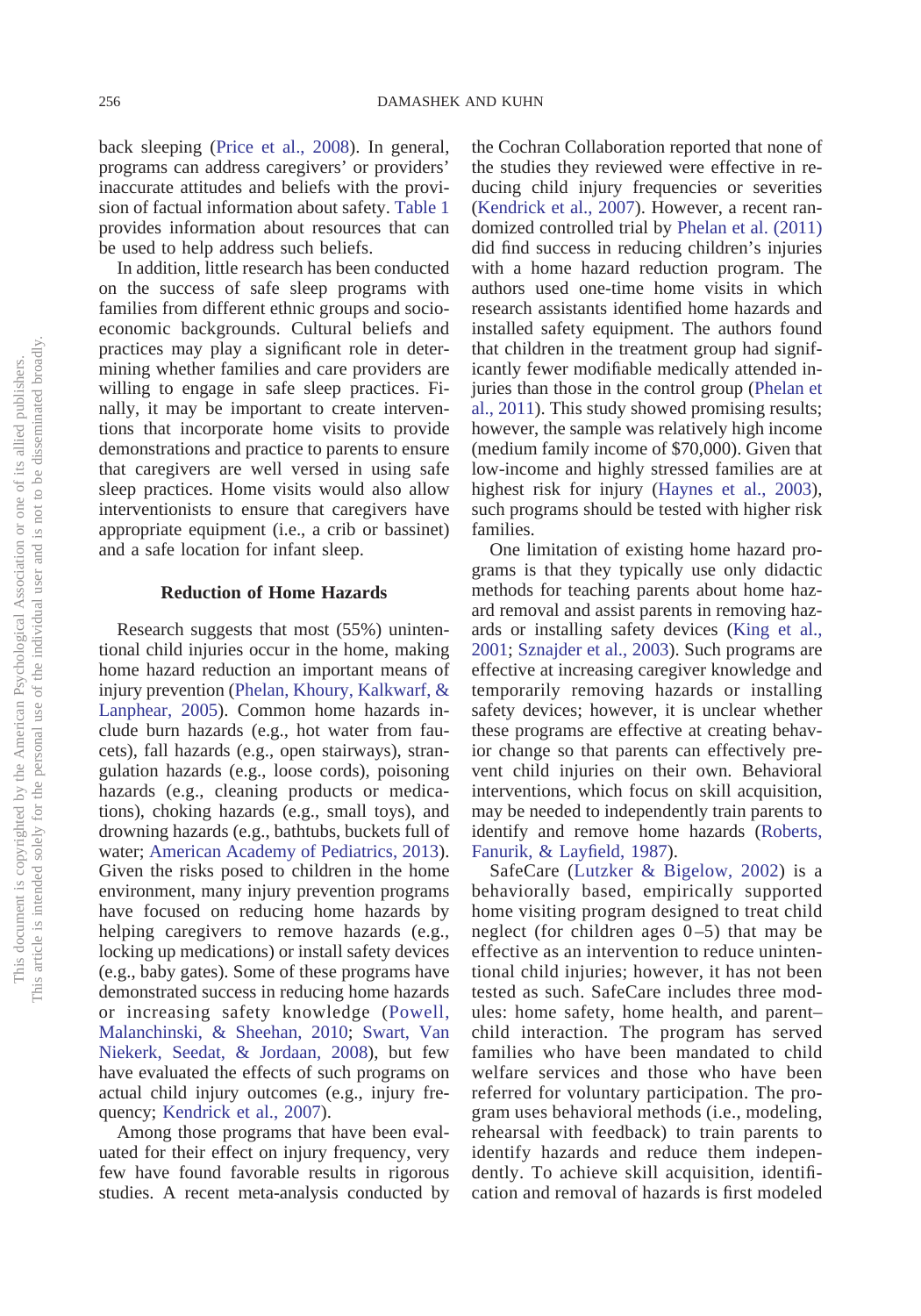by treatment providers; then parents practice identifying hazards with positive reinforcement and corrective feedback from treatment providers. Parents are assigned homework to independently identify and remove additional hazards between sessions, and therapists provide feedback and correction as needed at subsequent sessions [\(Lutzker & Bigelow,](#page-11-13) [2002\)](#page-11-13). Parents also receive a home safety kit to assist with child-proofing their homes. The home hazard portion of the program typically lasts for six to seven sessions, and parents must meet a skill criterion before they "pass" the module.

Research evaluating the home hazard portion of SafeCare found a significant reduction in the number of home hazards from pretreatment to posttreatment [\(Gershater-Molko, Lutzker, &](#page-10-16) [Wesch, 2003\)](#page-10-16). An advantage of the SafeCare program is that it has been shown to work with maltreating families, who share many similarities with families who are at highest risk for unintentional injuries, such as low socioeconomic status and higher rates of stress [\(Peterson](#page-11-14) [& Brown, 1994\)](#page-11-14). Moreover, research has found that the program is perceived to be culturally appropriate and effective among families of various ethnic backgrounds (i.e., American Indian and African American) and among low-income families [\(Chaffin, Bard, Bigfoot, & Maher,](#page-10-17) [2012;](#page-10-17) [Chaffin, Hecht, Bard, Silovsky, & Beasley,](#page-10-18) [2012;](#page-10-18) [Damashek, Bard, & Hecht, 2012\)](#page-10-19). Information about SafeCare can be found at [http://](http://safecare.publichealth.gsu.edu/) [safecare.publichealth.gsu.edu/](http://safecare.publichealth.gsu.edu/) (see [Table 1\)](#page-4-0).

### **Conclusions: Strengths, Limitations, and Challenges**

Programs to reduce home hazards are an important method of reducing fatal and nonfatal child injuries. Although many programs have used home visits and removal of hazards, few have found a reduction in actual injury rates. The successful intervention noted previously by [Phelan et al. \(2011\)](#page-11-10) used a relatively low-risk sample. The home hazard component of the SafeCare program, developed for maltreating families, may be a promising intervention, but it has not been tested in terms of its effectiveness in reducing injury risk. However, one downside to the program is that it is an intensive program that lasts longer than most home hazard reduction programs and thus requires more resources to implement. It might be beneficial to investigate whether there is an added benefit to a more behaviorally based and intensive program such as SafeCare in comparison to a less intensive program.

#### **Caregiver Supervision**

Although reduction of home hazards is an effective prevention strategy, it is also important for caregivers to closely supervise their young children. [Landen, Bauer, and Kohn](#page-11-15) [\(2003\)](#page-11-15) reported that 43% of injury deaths in Alaska and Louisiana were due to inadequate supervision. Moreover, many recent studies have found that closer supervision is linked to lower injury rates (e.g., [Damashek, Williams,](#page-10-20) [Sher, & Peterson, 2009;](#page-10-20) [Morrongiello, Corbett,](#page-11-16) [McCourt, & Johnston, 2006\)](#page-11-16). Unfortunately, creating interventions to address caregiver supervision may be challenging. There are no clear-cut standards for what level of supervision is appropriate, and supervision needs change based on children's developmental level and characteristics of the environment [\(Peterson,](#page-11-17) [Ewigman, & Kivlahan, 1993\)](#page-11-17).

Despite these challenges, interventions to educate caregivers about how to supervise young children are needed. However, very few programs have been developed. One recent study evaluated the effects of an educational program designed to prevent dog bites on parents' supervision [\(Morrongiello,](#page-11-18) [Schwebel, et al., 2013\)](#page-11-18). Although the program included information for parents about appropriate supervision, the study did not find an increase in parents' levels of supervision around strange dogs. Because there has been such a lack of innovation in this area, the following discussion will focus in-depth on a recently developed program called "Supervising for Home Safety" [\(Morrongiello, Zdzie](#page-11-19)[borski, Sandomierski, & Munroe, 2013\)](#page-11-19).

Supervising for Home Safety is a 4-week intervention that was designed to train parents in appropriate supervision for children ages 2–5. The program consists of the presentation of a video about child injuries, a follow-up discussion, and 1 month of parent home practice [\(Morrongiello, Schwebel, et al., 2013\)](#page-11-18). The video portion of the intervention is designed to raise parents' awareness about the risk and con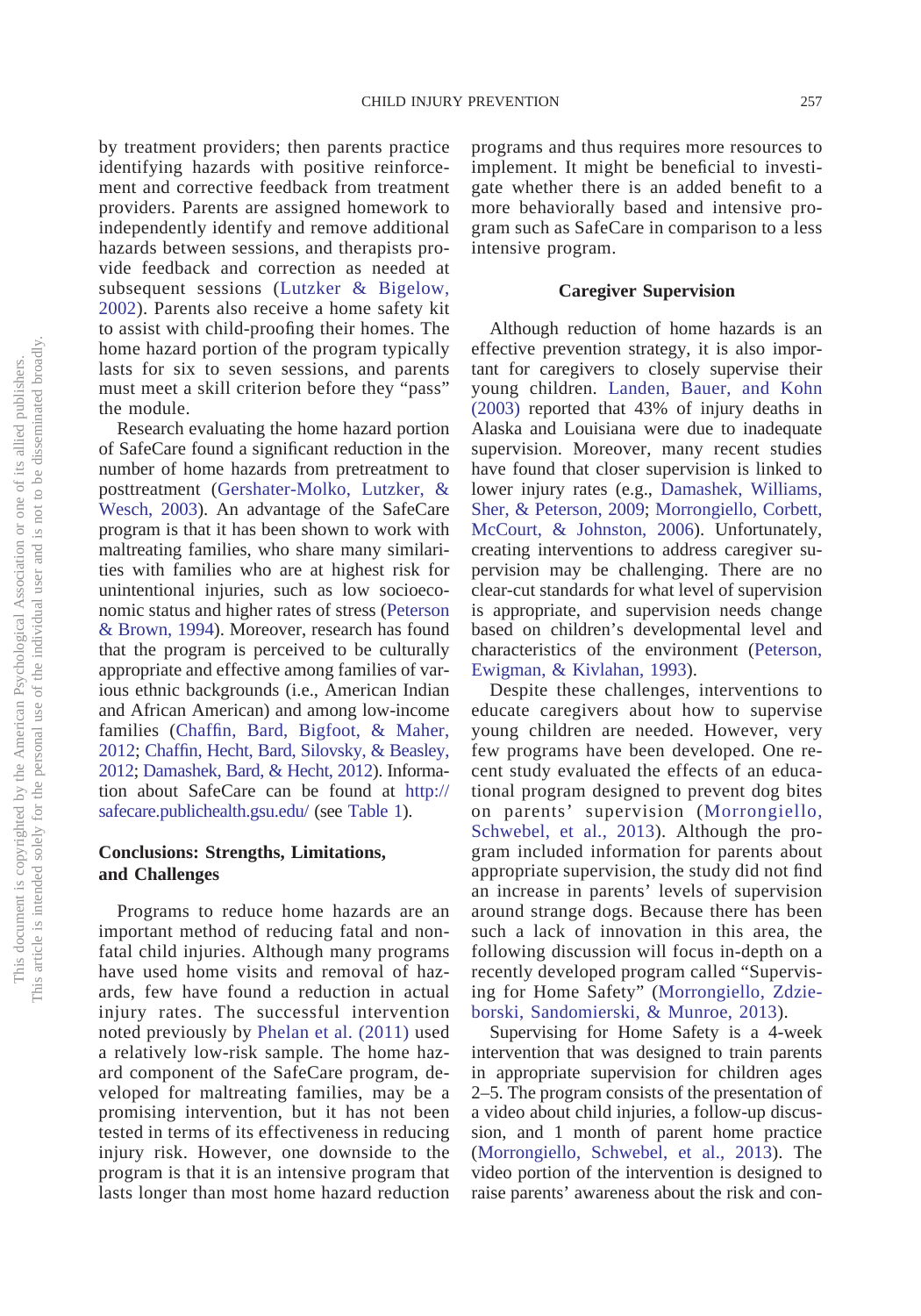sequences of injuries, educate parents about the role that supervision can play in preventing injuries, and empower parents to implement effective supervision strategies. The video contains information about the effect of injuries and common types of injuries, testimonials by mothers about injuries that occurred to their children, developmental information about children's changing abilities and their risk for injury, information about the role of supervision in preventing injuries, and suggestions for strategies to improve supervision.

After viewing the video, parents engage in an individualized structured discussion with an interventionist. During the discussion, parents are asked to create a radio ad in which they advocate for the importance of close supervision. Parents are also asked to identify barriers to their own use of supervision and to generate realistic solutions to overcome the identified barriers. The interventionist assists the parent in using a problem-solving approach called " $ALTER$ " ( $A =$  activities of the child or parent,  $L =$  location of the child or parent,  $T =$  timing of an activity,  $E =$  environment,  $R =$  resources) to address barriers to supervision [\(Morrongiello, Sandomierski,](#page-11-20) [Zdzieborski, & McCollam, 2012,](#page-11-20) p. 605). Before leaving the discussion with the interventionist, the parents sign a behavioral contract, indicating that they will practice the strategies and initial the contract when they engage in supervision practices. Finally, parents are sent home with a card that lists their identified barriers and solutions to supervision and engage in a month-long practice period.

Results of a randomized controlled trial (RCT) of the Supervising for Home Safety program found that parents in the intervention condition showed significant increases in the amount of supervision that they provided to their children on the basis of self-report (diary reports) and observational data [\(Morrongi](#page-11-18)[ello, Schwebel, et al., 2013\)](#page-11-18). Similar improvements were not found in the control condition. Another RCT found that the parents in the program reported increased appraisals of their children's injury risk and their beliefs in the need to supervise at posttest, whereas those in the control condition did not [\(Morrongiello, et al., 2012\)](#page-11-20).

### **Conclusions: Strengths, Limitations, and Challenges**

Interventions to educate caregivers about the importance of close supervision and training them how to supervise closely are needed. The Supervising for Home Safety intervention [\(Morrongiello, Schwebel, et al., 2013\)](#page-11-18) is very promising and has been found to increase caregiver supervision using a rigorous design. One important limitation of the research on this program, however, is that it was tested with socioeconomically advantaged families. It would be important to examine this intervention with low-income families. Research suggests that low-income families may face additional struggles with regard to keeping their children safe. A qualitative study with low-income mothers found that although mothers were concerned about keeping their children safe, they lacked resources to reduce hazards in their homes, resulting in increased need for close supervision [\(Olsen, Bottorff, Raina, & Frankish,](#page-11-21) [2008\)](#page-11-21). For example, mothers could not afford to buy safety equipment or lived in dilapidated homes with unresponsive landlords. Moreover, they could not afford quality daycare that would provide a break from the demanding task of closely supervising a young child. Mothers also expressed concerns about protecting their children from potentially dangerous neighbors who were involved in illegal activities [\(Olsen et al., 2008\)](#page-11-21). Thus, low-income families may face barriers to supervising their children that may be more difficult to problem solve during a relatively short intervention. Such families may need a slightly more intensive intervention that includes home visits to problem-solve barriers to supervision. It is possible that the Supervising for Home Safety program may be effective for low-income families if providers were trained to be aware of barriers that lowincome families face. In addition, the intervention may be more successful if it were delivered in the home to make it easier to assist caregivers in finding solutions to supervision challenges. It would also be important to examine low-income caregivers' reactions to the video. If the video features middle- or high-income families, it may be difficult for lower-income caregivers to relate to the mes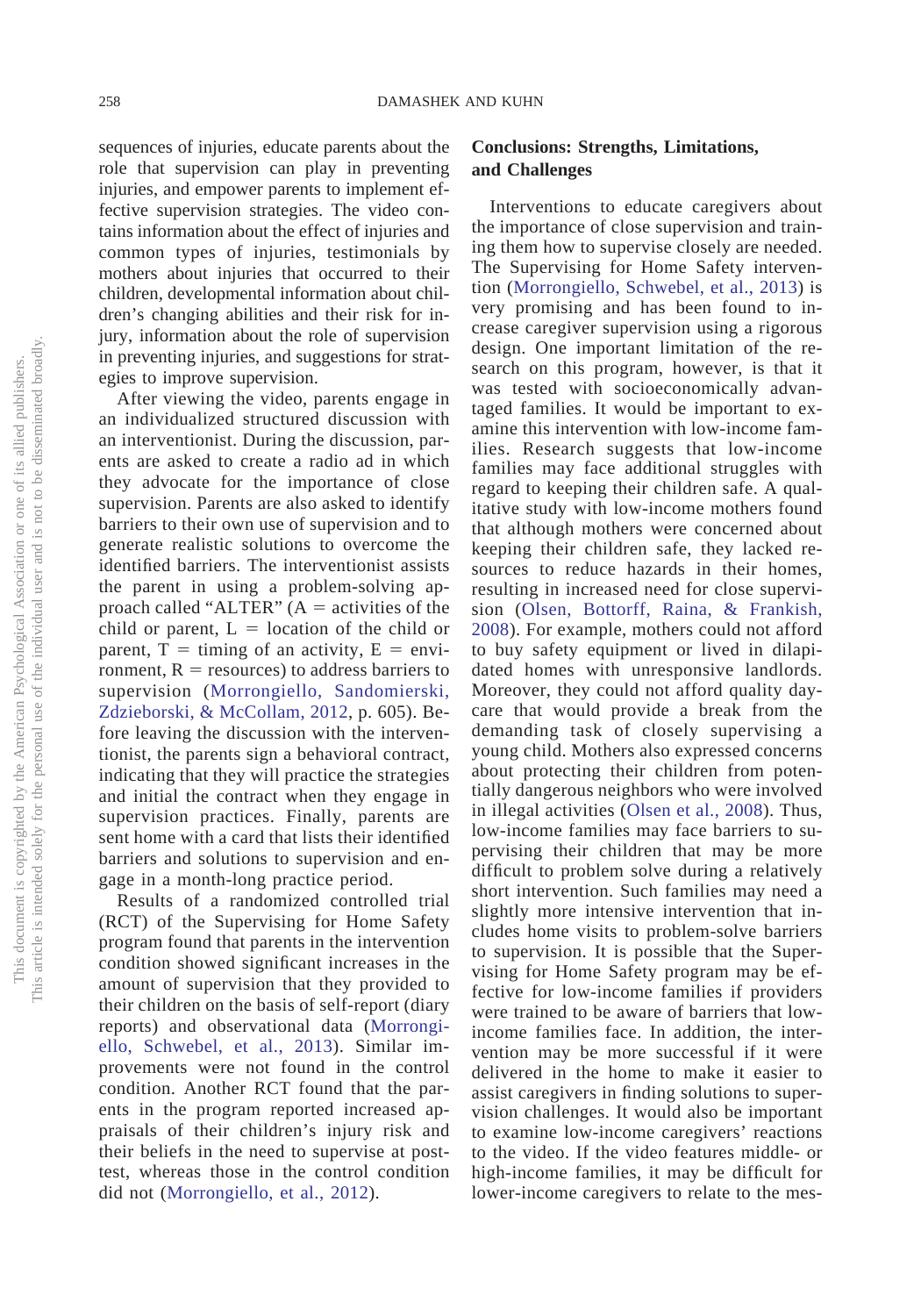sages being presented. Finally, the study mentioned previously [\(Morrongiello, Schwebel,](#page-11-18) [et al., 2013\)](#page-11-18) did not evaluate the effect of the intervention on children's injury risk. It is important to examine whether the intervention reduces the number of injuries that children sustain.

#### **Summary and Conclusions**

Although unintentional injuries are the leading killer of children [\(Borse et al., 2008\)](#page-10-0), the development of programs to prevent unintentional child injuries has not kept pace with those designed to prevent other risks to children, such as mental health problems or child abuse and neglect. Additional rigorous research is needed to identify programs that are effective with those populations who are most at risk for unintentional injuries. Evidence suggests that interventions that use behavioral skills training are likely to be most successful [\(DiGuiseppi & Roberts, 2000\)](#page-10-4). However, one drawback of such interventions is that they require more resources than purely educational interventions. However, the expenditure on such programs may pay off in terms of the large costs associated with child injuries. Indeed, the estimated total cost (including medical costs and lost wages) for unintentional child injuries treated in U.S. hospitals in 2005 is more than \$23 billion [\(Centers for Disease Control and Prevention,](#page-10-21) [2013\)](#page-10-21). Cost-effectiveness studies would help to determine whether intensive behavioral programs are worth the investment. Once effective and cost-effective interventions are identified, the field must move forward by conducting research on the dissemination of such programs. For example, researchers might investigate whether programs are effective for various ethnic groups or whether modifications are necessary. Researchers may also need to examine effective ways to incorporate such interventions into already existing systems, such as hospitals, daycare centers, and existing parenting interventions.

As noted above, pediatric psychologists can play an important role in preventing injuries among young children. Clinicians can educate and train caregivers to make environmental and behavioral changes that can keep young children safe. For example, during well-baby

visits, psychologists working in primary care clinics can provide anticipatory guidance to caregivers about safety precautions for their children (e.g., safe sleep, appropriate use of car seats, safety-proofing the home). Through brief conversations and the use of motivational interviewing, psychologists can also help caregivers problem-solve ways to address barriers (e.g., lack of resources, inaccurate information) to implementing safety measures. As noted above, psychologists are in a good position to provide these services because they are especially skilled in assisting people in making behavioral changes rather than simply providing didactic information. Psychologists can also provide information and resources to caregivers when injured children are seen for care and can help to troubleshoot ways to prevent similar injuries from occurring in the future. [Table 1](#page-4-0) of this article provides information about educational and concrete resources that might assist in these tasks.

In conclusion, the foregoing discussion provides information about several promising interventions for preventing the leading causes of injury deaths among children ages 0–4. Safe sleep interventions have shown the most promise to date. Additional development and research on effective interventions for proper car seat use, reduction of home hazards, and caregiver supervision is still needed to effectively reduce the risk of injury in young children. The article presented here is somewhat limited in scope in that it only focused on some of the most common causes of injuries among children ages 0–4. However, [Schwebel and colleagues \(in press\)](#page-12-12) have published a tandem article in the *Journal of Pediatric Psychology* that systematically reviews behaviorally based injury prevention approaches for child pedestrian injuries, which also pose a serious risk to children in this age range as well as older children. The authors reported evidence that behaviorally based interventions are effective in improving children's pedestrian safety behavior. Several effective interventions were reported; similar to the article presented here, the authors note the need for broader dissemination of effective strategies. The article is an important addition to our understanding of effective ways to prevent unintentional injuries among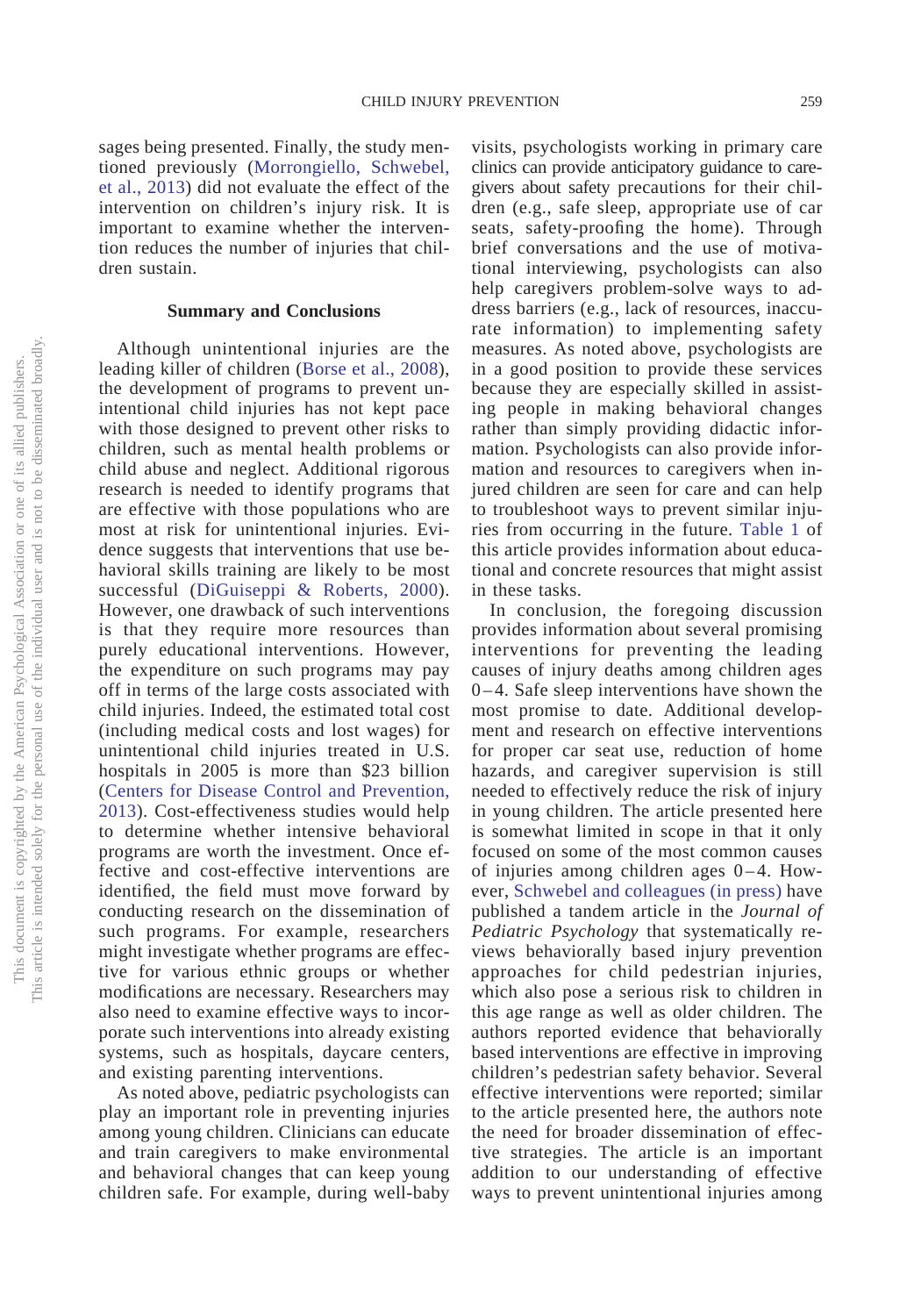young and older children and provides important direction for the field of injury prevention.

#### **References**

- <span id="page-10-15"></span>American Academy of Pediatrics, Healthy Children. org. (2013). Retrieved on November 11, 2013 from [http://www.healthychildren.org/english/Pages/](http://www.healthychildren.org/english/Pages/default.aspx) [default.aspx](http://www.healthychildren.org/english/Pages/default.aspx)
- <span id="page-10-0"></span>Borse, N. N., Gilchrist, J., Dellinger, A. M., Rudd, R. A., Ballesteros, M. F., & Sleet, D. A. (2008). *CDC childhood injury report: Patterns of unintentional injuries among 0–19 Year Olds in the United States, 2000–2006*. Atlanta, GA: Centers for Disease Control and Prevention, National Center for Injury Prevention and Control.
- <span id="page-10-5"></span>Brown, S. H. M., Grondin, D. E., & Potvin, J. R. (2008). Strength limitations to proper child safety seat installation: Implications for child safety. *Applied Ergonomics, 40,* 617–621.
- <span id="page-10-10"></span>Carlberg, M. M., Shapiro-Mendoza, C. K., & Goodman, M. (2012). Maternal and infant characteristics associated with accidental suffocation and strangulation in bed in US infants. *Maternal and Child Health Journal, 16,* 1594–1601. [doi:](http://dx.doi.org/10.1007/s10995-011-0855-0) [10.1007/s10995-011-0855-0](http://dx.doi.org/10.1007/s10995-011-0855-0)
- <span id="page-10-21"></span>Centers for Disease Control and Prevention: Injury Prevention & Control: Data & Statistics. (WISQARS). Retrieved on December 1, 2013, from <http://www.cdc.gov/injury/wisqars/cost>
- <span id="page-10-17"></span>Chaffin, M., Bard, D., Bigfoot, D. S., & Maher, E. J. (2012). Is a structured, manualized, evidencebased treatment protocol culturally competent and equivalently effective among American Indian parents in child welfare? *Child Maltreatment, 17,* 242–252. [doi:10.1177/1077559512457239](http://dx.doi.org/10.1177/1077559512457239)
- <span id="page-10-18"></span>Chaffin, M., Hecht, D., Bard, D., Silovsky, J., & Beasley, W. H. (2012). A statewide trial of the SafeCare home-based services model with parents in child protective services. *Pediatrics, 129,* 509– 515. [doi:10.1542/peds.2011-1840](http://dx.doi.org/10.1542/peds.2011-1840)
- <span id="page-10-13"></span>Chung-Park, M. S. (2012). Knowledge, opinions, and practices of infant sleep position among parents. *Military Medicine, 177,* 235–239. [doi:10.7205/](http://dx.doi.org/10.7205/MILMED-D-11-00323) [MILMED-D-11-00323](http://dx.doi.org/10.7205/MILMED-D-11-00323)
- <span id="page-10-19"></span>Damashek, A., Bard, D., & Hecht, D. (2012). Provider cultural competency, client satisfaction and engagement in home-based programs to treat child abuse and neglect. *Child Maltreatment, 17,* 56–66. [doi:10.1177/1077559511423570](http://dx.doi.org/10.1177/1077559511423570)
- <span id="page-10-20"></span>Damashek, A., Williams, N. A., Sher, K., & Peterson, L. (2009). Relation of caregiver alcohol use to unintentional childhood injury. *Journal of Pediatric Psychology, 34,* 344–353. [doi:10.1093/jpepsy/](http://dx.doi.org/10.1093/jpepsy/jsn097) [jsn097](http://dx.doi.org/10.1093/jpepsy/jsn097)
- <span id="page-10-8"></span>Davidson, L. L., Durkin, M. S., Kuhn, L., O'Connor, P., Barlow, B., & Heagarty, M. C. (1994). The impact of Safe Kids/Healthy Neighborhoods injury prevention program in Harlem, 1988 through 1991. *American Journal of Public Health, 84,* 580–586. [doi:10.2105/AJPH.84.4.580](http://dx.doi.org/10.2105/AJPH.84.4.580)
- <span id="page-10-6"></span>Decina, L. E., & Lococo, K. H. (2005). Child restraint system use and misuse in six states. *Accident Analysis and Prevention, 37,* 583–590. [doi:](http://dx.doi.org/10.1016/j.aap.2005.01.006) [10.1016/j.aap.2005.01.006](http://dx.doi.org/10.1016/j.aap.2005.01.006)
- <span id="page-10-7"></span>Decina, L. E., Temple, M. G., & Dorer, H. (1994). Increasing child safety-seat use and proper use among toddlers: Evaluation of an enforcement and education program. *Accident Analysis and Prevention, 26,* 667–673. [doi:10.1016/0001-4575\(94\)](http://dx.doi.org/10.1016/0001-4575%2894%2990028-0) [90028-0](http://dx.doi.org/10.1016/0001-4575%2894%2990028-0)
- <span id="page-10-2"></span>Diekema, D. S., Quan, L., & Holt, V. L. (1993). Epilepsy as a risk factor for submersion injury in children. *Pediatrics, 91,* 612–616.
- <span id="page-10-4"></span>DiGuiseppi, C., & Roberts, I. G. (2000). Individuallevel injury prevention strategies in the clinical setting. *The Future of Children, 10,* 53–82. [doi:](http://dx.doi.org/10.2307/1602825) [10.2307/1602825](http://dx.doi.org/10.2307/1602825)
- <span id="page-10-9"></span>Durkin, M. S., Laraque, D., Lubman, I., & Barlow, B. (1999). Epidemiology and prevention of traffic injuries to urban children and adolescents. *Pediatrics, 103,* e74. [doi:10.1542/peds.103.6.e74](http://dx.doi.org/10.1542/peds.103.6.e74)
- <span id="page-10-11"></span>Fu, L. Y., Colson, E. R., Corwin, M. K., & Moon, R. Y. (2008). Infant sleep location: Associated maternal and infant characteristics with Sudden Infant Death Syndrome prevention recommendations. *The Journal of Pediatrics, 153,* 503–508. [doi:10.1016/j.jpeds.2008.05.004](http://dx.doi.org/10.1016/j.jpeds.2008.05.004)
- <span id="page-10-16"></span>Gershater-Molko, R. M., Lutzker, J. R., & Wesch, D. (2003). Project SafeCare: Improving health, safety, and parenting skills in families reported for, and at-risk for child maltreatment. *Journal of Family Violence, 18,* 377–386. [doi:10.1023/A:](http://dx.doi.org/10.1023/A:1026219920902) [1026219920902](http://dx.doi.org/10.1023/A:1026219920902)
- <span id="page-10-1"></span>Gielen, A. C., & Sleet, D. (2003). Application of behavior-change theories and methods to injury prevention. *Epidemiological Review, 25,* 65–76. [doi:10.1093/epirev/mxg004](http://dx.doi.org/10.1093/epirev/mxg004)
- <span id="page-10-14"></span>Grazel, R., Gibbons Phalen, A., & Polomano, R. C. (2010). Implementation of the American Academy of Pediatrics recommendations to reduce Sudden Infant Death Syndrome risk in neonatal intensive care units: An evaluation of nursing knowledge and practice. *Advances in Neonatal Care, 10,* 332– 342. [doi:10.1097/ANC.0b013e3181f36ea0](http://dx.doi.org/10.1097/ANC.0b013e3181f36ea0)
- <span id="page-10-3"></span>Haynes, R., Reading, R., & Gale, S. (2003). Household and neighbourhood risks for injury to 5–14 year old children. *Social Science & Medicine, 57,* 625–636. [doi:10.1016/S0277-9536\(02\)00446-X](http://dx.doi.org/10.1016/S0277-9536%2802%2900446-X)
- <span id="page-10-12"></span>Joyner, B. L., Oden, R. P., Ajao, T. I., & Moon, R. Y. (2010). Where should my baby sleep: A qualitative study of African American infant sleep location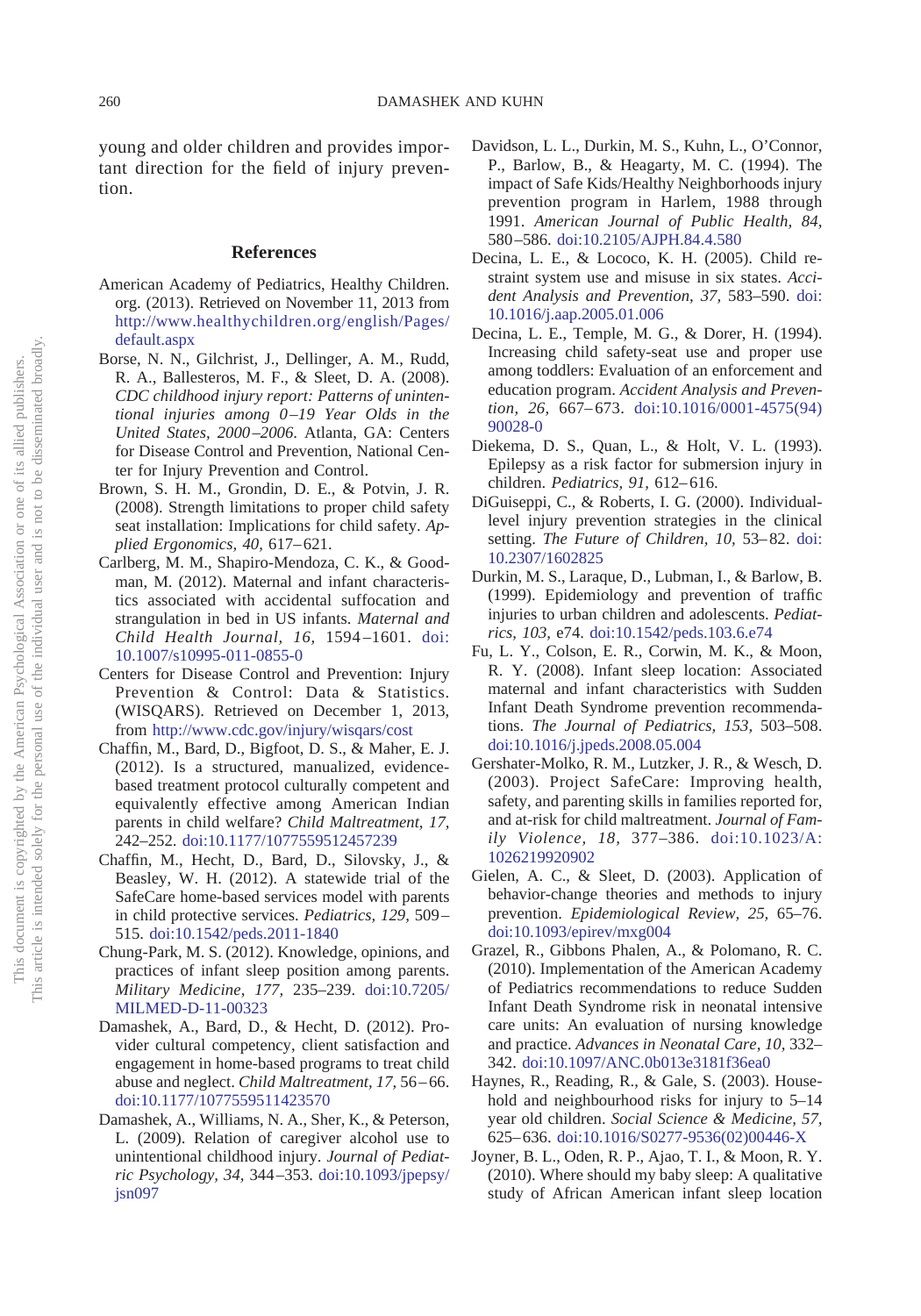decisions. *Journal of the National Medical Association, 102,* 881–889.

- <span id="page-11-9"></span>Kendrick, D., Coupland, C., Mulvaney, C., Simpson, J., Smith, S., Sutton, A.,... Woods, A. (2007). Home safety education and provision of safety equipment for injury prevention (Review). *Cochrane Database of Systematic Reviews, 1,* CD005014.
- <span id="page-11-11"></span>King, W. J., Klassen, T., LeBlanc, J., Bernard-Bonnin, A., Robitaille, Y., Pham, B.,... Pless, I. (2001). The effectiveness of a home visit to prevent childhood injury. *Pediatrics, 108,* 382–388. [doi:10.1542/peds.108.2.382](http://dx.doi.org/10.1542/peds.108.2.382)
- <span id="page-11-2"></span>Krouse, A., Craig, J., Watson, U., Matthews, Z., Kolski, G., & Isola, K. (2012). Bed-sharing influences, attitudes, and practices: Implications for promoting safe infant sleep. *Journal of Child Health Care, 16,* 274– 283. [doi:10.1177/1367493511432300](http://dx.doi.org/10.1177/1367493511432300)
- <span id="page-11-15"></span>Landen, M. G., Bauer, U., & Kohn, M. (2003). Inadequate supervision as a cause of injury deaths among young children in Alaska and Louisiana. *Pediatrics, 111,* 328–331. [doi:10.1542/peds.111.2](http://dx.doi.org/10.1542/peds.111.2.328) [.328](http://dx.doi.org/10.1542/peds.111.2.328)
- <span id="page-11-13"></span>Lutzker, J. R., & Bigelow, K. M. (2002). *Reducing child maltreatment: A guidebook for parent services*. New York, NY: Guilford Press.
- <span id="page-11-3"></span>Mason, B., Ahlers-Schmidt, C. R., & Schunn, C. (2013). Improving safe sleep environments for well newborns in the hospital setting. *Clinical Pediatrics, 52,* 969–975. [doi:10.1177/0009922](http://dx.doi.org/10.1177/0009922813495954) [813495954](http://dx.doi.org/10.1177/0009922813495954)
- <span id="page-11-5"></span>Moon, R. Y., Calabrese, T., & Aird, L. (2008). Reducing the risk of Sudden Infant Death Syndrome in child care and changing provider practices: Lessons learned from a demonstration project. *Pediatrics, 122,* 788–798.
- <span id="page-11-6"></span>Moon, R. Y., Oden, R. P., & Grady, K. C. (2004). Back to sleep: An educational intervention with Women, Infants, and Children program clients. *Pediatrics, 113,* 542–547. [doi:10.1542/peds.113.3](http://dx.doi.org/10.1542/peds.113.3.542) [.542](http://dx.doi.org/10.1542/peds.113.3.542)
- <span id="page-11-16"></span>Morrongiello, B. A., Corbett, M., McCourt, M., & Johnston, N. (2006). Understanding unintentional injury risk in young children II. The Contribution of Caregiver Supervision, Child Attributes, and Parent Attributes. *Journal of Pediatric Psychology, 31,* 540–551. [doi:10.1093/jpepsy/jsj073](http://dx.doi.org/10.1093/jpepsy/jsj073)
- <span id="page-11-20"></span>Morrongiello, B. A., Sandomierski, M., Zdzieborski, D., & McCollam, H. (2012). A randomized controlled trial evaluating the impact of supervising for Home Safety program on parent appraisals of injury risk and need to actively supervise. *Health Psychology, 31,* 601–611. [doi:10.1037/a0028214](http://dx.doi.org/10.1037/a0028214)
- <span id="page-11-18"></span>Morrongiello, B. A., Schwebel, D. C., Stewart, J., Bell, M., Davis, A. L., & Corbett, M. R. (2013). Examining parents' behaviors and supervision of their children in the presence of an unfamiliar dog: Does the Blue Dog intervention improve parent

practices? *Accident Analysis and Prevention, 54,* 108–113. [doi:10.1016/j.aap.2013.02.005](http://dx.doi.org/10.1016/j.aap.2013.02.005)

- <span id="page-11-19"></span>Morrongiello, B. A., Zdzieborski, D., Sandomierski, M., & Munroe, K. (2013). Results of a randomized controlled trial assessing the efficacy of the Supervising for Home Safety program: Impact on mothers' supervision practices. *Accident Analysis and Prevention, 50,* 587–595. [doi:10.1016/j.aap.2012](http://dx.doi.org/10.1016/j.aap.2012.06.007) [.06.007](http://dx.doi.org/10.1016/j.aap.2012.06.007)
- <span id="page-11-1"></span>National Highway Traffic Safety Administration. (NHTSA, 2012). *Traffic safety facts 2010 data children* (DOT HS 811 641). Washington, DC: U.S. Department of Transportation. Retrieved from [http://www-nrd.nhtsa.dot.gov/Pubs/811641](http://www-nrd.nhtsa.dot.gov/Pubs/811641.pdf) [.pdf](http://www-nrd.nhtsa.dot.gov/Pubs/811641.pdf)
- <span id="page-11-21"></span>Olsen, L., Bottorff, J. L., Raina, P., & Frankish, C. J. (2008). An ethnography of low-income mothers' safeguarding efforts. *Journal of Safety Research, 39,* 609–616.
- <span id="page-11-14"></span>Peterson, L., & Brown, D. (1994). Integrating child injury and abuse-neglect research: Common histories, etiologies, and solutions. *Psychological Bulletin, 116,* 293–315. [doi:10.1037/0033-2909.116.2](http://dx.doi.org/10.1037/0033-2909.116.2.293) [.293](http://dx.doi.org/10.1037/0033-2909.116.2.293)
- <span id="page-11-17"></span>Peterson, L., Ewigman, B., & Kivlahan, C. (1993). Judgments regarding appropriate child supervision to prevent injury: The role of environmental risk and child age. *Child Development, 64,* 934–950. [doi:10.2307/1131228](http://dx.doi.org/10.2307/1131228)
- <span id="page-11-0"></span>Peterson, L., & Mori, L. (1985). Prevention of child injury: An overview of targets, methods, and tactics for psychologists. *Journal of Consulting and Clinical Psychology, 53,* 586–595. [doi:10.1037/](http://dx.doi.org/10.1037/0022-006X.53.5.586) [0022-006X.53.5.586](http://dx.doi.org/10.1037/0022-006X.53.5.586)
- <span id="page-11-7"></span>Phelan, K. J., Khoury, J., Kalkwarf, H., & Lanphear, B. (2005). Residential injuries in U.S. children and adolescents. *Public Health Reports, 120,* 63–70.
- <span id="page-11-10"></span>Phelan, K. J., Khoury, J., Xu, Y., Liddy, S., Hornun, R., & Lanphear, B. P. (2011). A randomized controlled trial of home injury hazard reduction: The home injury study. *Archives of Pediatric Adolescent Medicine, 165,* 339–345. [doi:10.1001/](http://dx.doi.org/10.1001/archpediatrics.2011.29) [archpediatrics.2011.29](http://dx.doi.org/10.1001/archpediatrics.2011.29)
- <span id="page-11-8"></span>Powell, E. C., Malanchinski, J., & Sheehan, K. M. (2010). A randomized trial of a home safety education intervention using a Safe Home model. *The Journal of Trauma-Injury Infection & Critical Care, 69,* S233–S236. [doi:10.1097/TA.0b013e3181f1ec2e](http://dx.doi.org/10.1097/TA.0b013e3181f1ec2e)
- <span id="page-11-4"></span>Price, S. K., Hillman, L., Gardner, P., Schenk, K., & Warren, C. (2008). Changing hospital newborn nursery practice: Results from a statewide "Back to Sleep" nurses training program. *Maternal and Child Health Journal, 12,* 363–371. [doi:10.1007/](http://dx.doi.org/10.1007/s10995-007-0243-y) [s10995-007-0243-y](http://dx.doi.org/10.1007/s10995-007-0243-y)
- <span id="page-11-12"></span>Roberts, M. C., Fanurik, D., & Layfield, D. A. (1987). Behavioral approaches to prevention of childhood injuries. *Journal of Social Issues, 43,* 105–118.